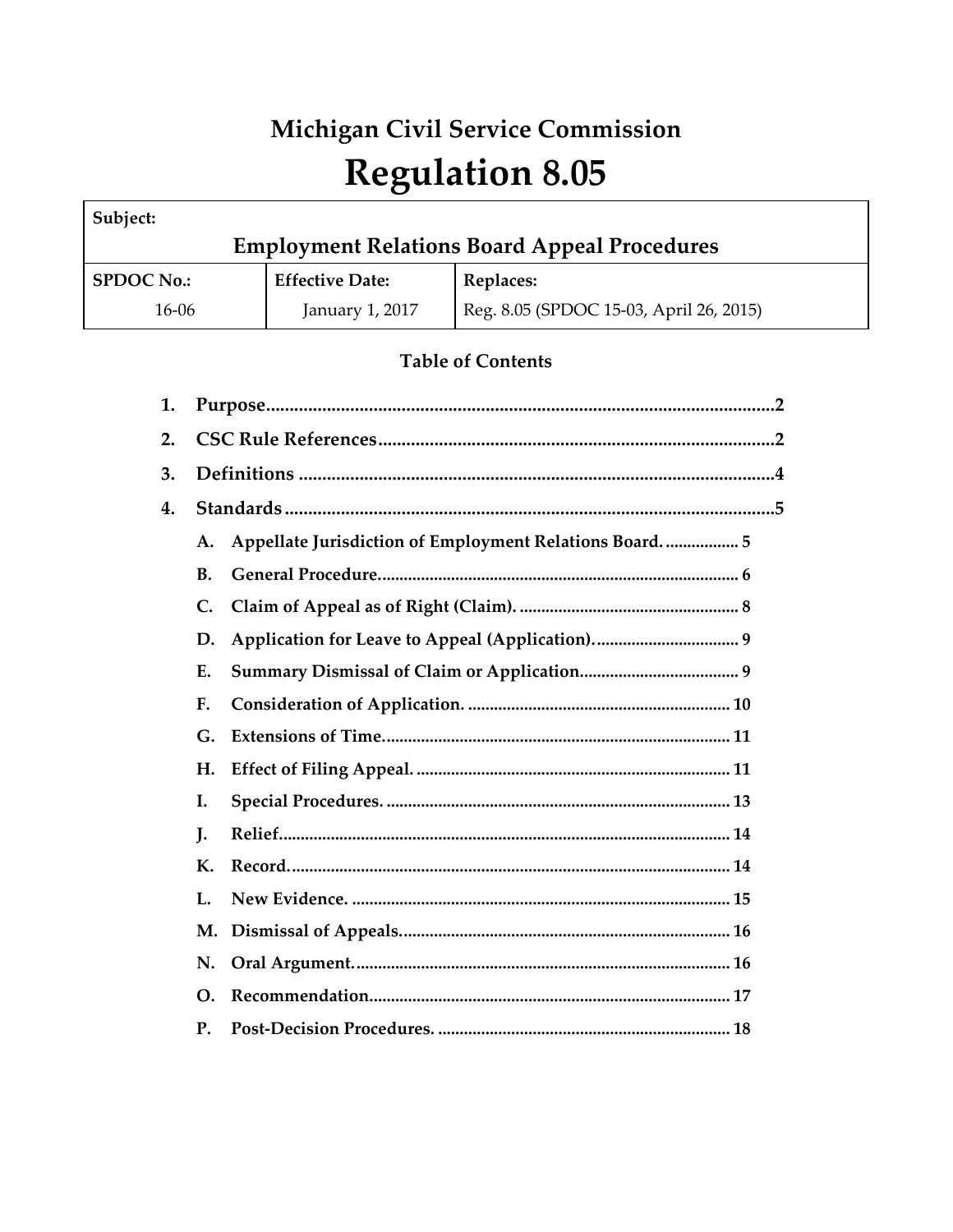# **1. Purpose**

This regulation establishes standards and procedures to appeal a decision to the Civil Service Commission through the Employment Relations Board.

# **2. CSC Rule References**

# *8-7 Appeal to Civil Service Commission*

# *8-7.1 Appeal to Civil Service Commission*

*When authorized in the civil service rules, a party aggrieved by the final decision of an adjudicating officer may appeal the decision to the civil service commission. An appeal to the commission must be filed with the employment relations board, as provided in the civil service rules and regulations. Unless an administrative officer recommends dismissal of the appeal as provided in rule 8-7.4 [Summary Dismissal of Claim or Application], the employment relations board shall make a recommendation to the commission as provided in rule 1-15.4 [Duties].*

# *8-7.2 Claim and Application*

- *(a) Further appeal as of right by employee. An employee with status who was dismissed for just cause may appeal as of right from a final decision of an adjudicating officer upholding the dismissal. The state personnel director shall provide for an expedited appeal procedure in the regulations.*
- *(b) Further appeal as of right by appointing authority. An appointing authority that dismissed an employee for just cause may appeal as of right from a final decision of an adjudicating officer*  reinstating the employee. The state personnel director shall provide for an expedited appeal *procedure in the regulations.*
- *(c) Further appeal by application and leave granted. A party aggrieved by any other final decision of an adjudicating officer may appeal to the civil service commission upon application and leave granted.*
- *8-7.3 Time Limits for Appeal to Commission*
- *(a) Time limits for appeal to commission. Except where another rule or a regulation establishes a shorter period, a claim of appeal or an application for leave to appeal must be received by the employment relations board within 28 calendar days after the date the final decision of the adjudicating officer is issued.*
- *(b) Proof of service. The party filing the appeal must serve a copy of the claim or application on all other parties and provide proof of the service within 3 calendar days after the claim or application is filed with the board.*
- *(c) Late filing. If a claim or application is not filed timely, the claim or application must be accompanied by an affidavit setting forth either good cause or special extenuating circumstances for the delay.*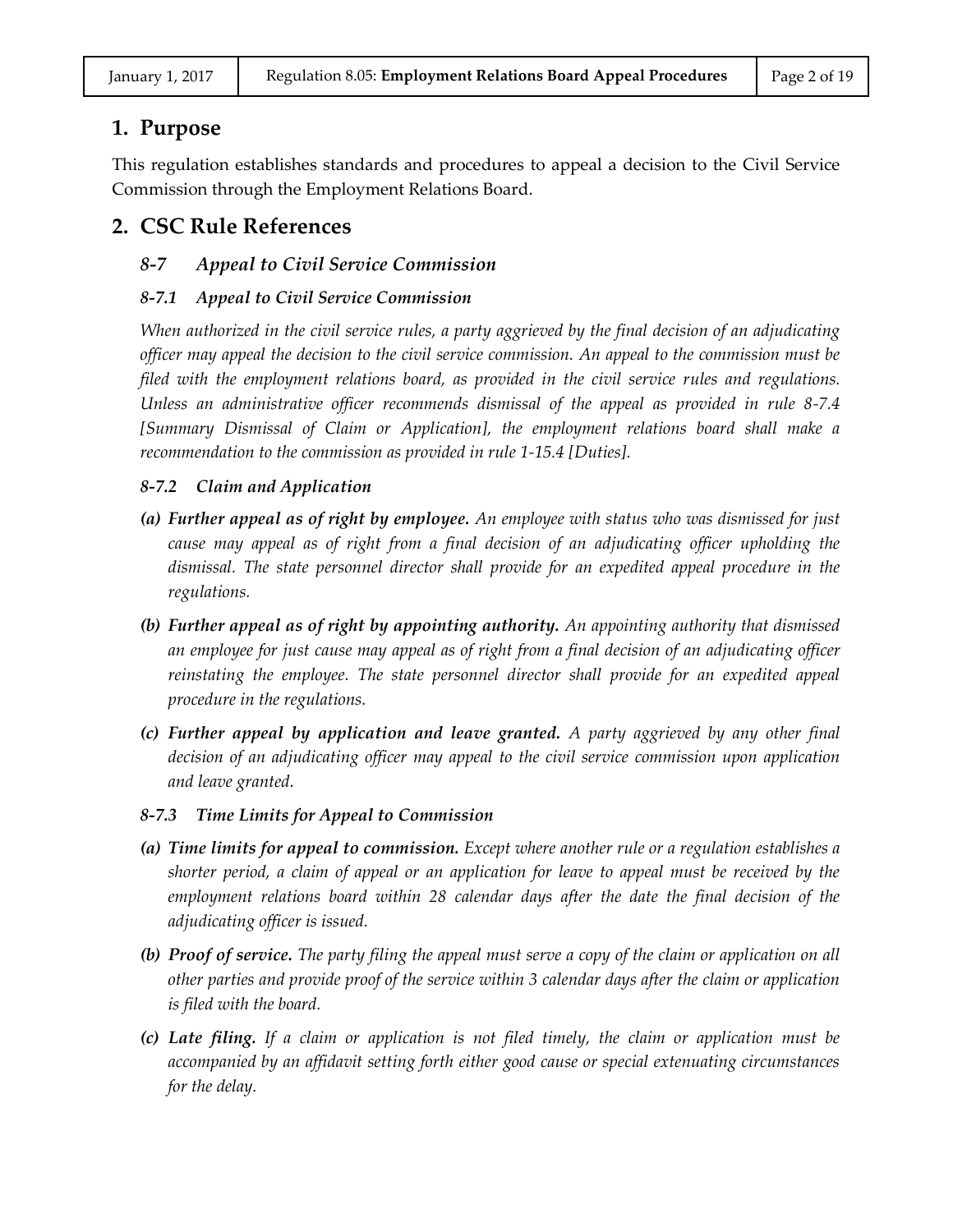- *(1) The administrative officer may accept a claim or application up to 28 calendar days late if the appellant demonstrates good cause for the delay that was not due to the appellant's own negligence.*
- *(2) The administrative officer may accept a claim or application filed more than 28 calendar days but less than one year late if the appellant demonstrates special extenuating circumstances for the delay.*
- *(3) A claim or application filed more than one year late cannot be accepted or considered under any circumstances.*

#### *8-7.4 Summary Dismissal of Claim or Application*

*A civil service administrative officer may recommend that the civil service commission summarily dismiss a claim or application for any of the following reasons:*

- *(a) Not authorized. The appellant is not authorized to file the appeal or the claim or application is not subject to review by the commission.*
- *(b) Lack of jurisdiction. Civil service staff or the civil service commission lacks jurisdiction over a necessary party or over the subject matter of the appeal.*
- *(c) Untimeliness. The claim or application is untimely.*
- *(d) Another action pending. Another civil service action has been initiated between the same parties involving substantially the same matter.*
- *(e) Barred by prior claim. Substantially the same matter was adjudicated to finality in another action between the same parties.*
- *(f) Failure to respond. A grievant or technical complainant fails to respond to a deficiency notice issued by civil service staff, as provided in the civil service rules and regulations.*

# *8-7.5 Grounds for Granting an Application for Leave to Appeal*

- *(a) Procedure. If an administrative officer does not recommend summary dismissal of the application for leave to appeal, the employment relations board shall consider the application as provided in rule 1-15.4(b) [Duties] and the applicable regulations.*
- *(b) Grounds for granting leave to appeal. In the discretion of the civil service commission, leave to appeal may be granted in any matter in which it is alleged that (1) the decision of the adjudicating officer is erroneous, (2) the decision violates article 11, section 5, of the Michigan constitution or is otherwise contrary to law, including the civil service rules and regulations, or (3) the question presented is of major significance to the classified service.*

# *8-7.6 Decision by Civil Service Commission*

*The civil service commission shall review and act on the recommendation of the administrative officer or the employment relations board, as provided in rule 1-15.5 [Final Action by the Commission].*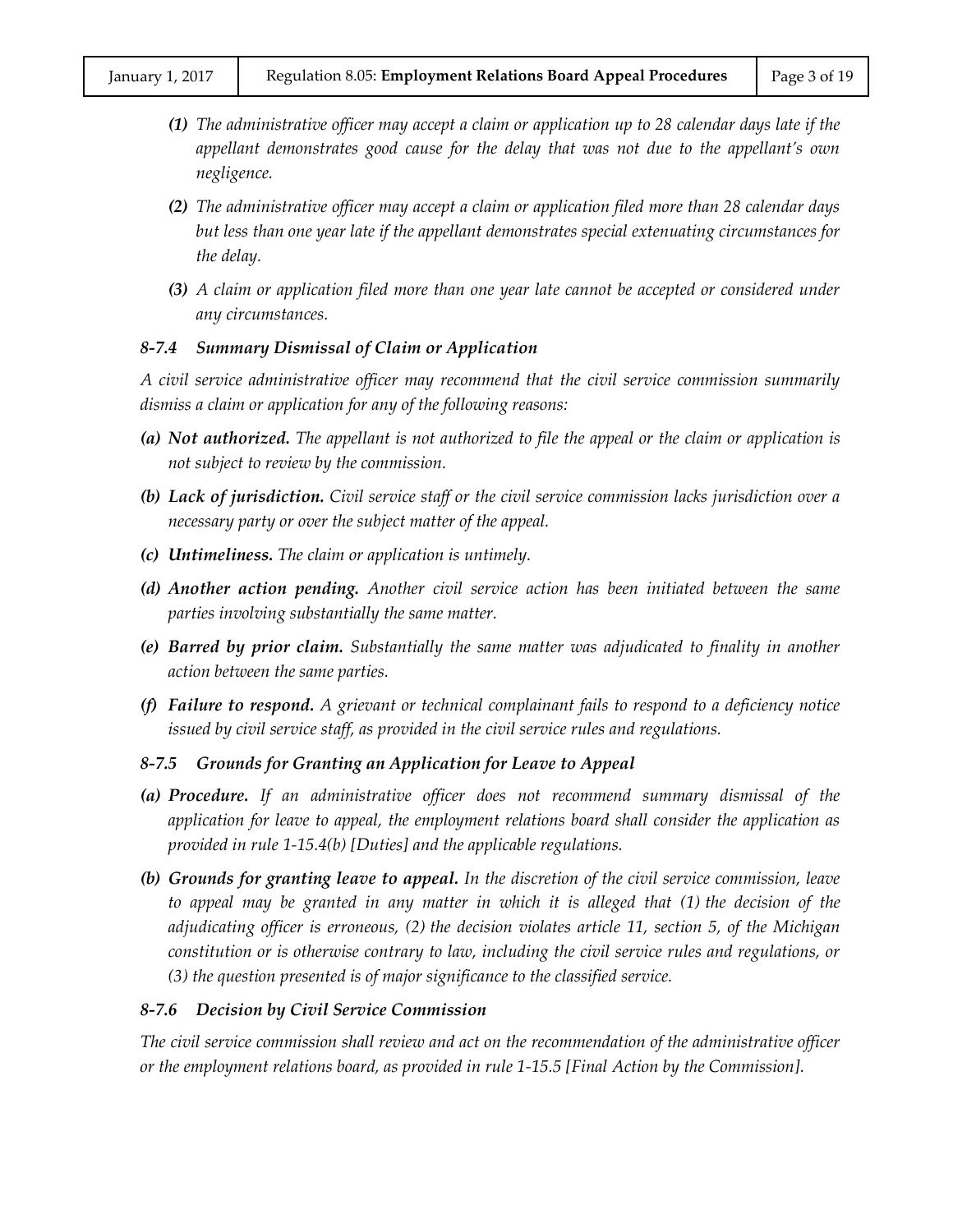#### *8-7.7 Effective Date of Decision of Commission*

*A decision of the civil service commission is effective when issued unless a different effective date is specified in the decision.*

#### *8-7.8 Commission May Assume Jurisdiction*

*The civil service commission reserves the authority to assume jurisdiction and to take appropriate*  action in any proceeding at any time before the employment relations board issues its final *recommendation.*

#### *8-7.9 Appeal of Final Commission Decision to Circuit Court*

- *(a) Service of complaints and petitions for review. If authorized by law, a party may file a petition for review of a final decision of the civil service commission in the Michigan circuit court. Any complaint or petition filed challenging any decision, rule, or regulation of the commission must name the commission as a party and must be served on the commission at the office of the state personnel director in Lansing, Michigan.*
- *(b) Settlement of claims and lawsuits. Where a proposed agreement resolving a claim or lawsuit contains a provision pertaining to a decision, rule, or regulation of the commission, the appointing authority or its designee shall consult with the state personnel director or the director's designee before the agreement is finalized to insure that it is consistent with all civil service decisions, rules, and regulations. The commission is not bound by any provision pertaining to a civil service decision, rule, or regulation unless the director or the director's designee has approved the provision.*

# **3. Definitions**

#### **A. CSC Rule Definitions.**

- *1. Adjudicating officer means the state personnel director or other civil service administrative officer, technical review officer, hearing officer, arbitrator, or other officer authorized to make a decision reviewable by the civil service commission.*
- *2. Administrative officer means the state personnel director or a person authorized by the state personnel director to take administrative action on matters filed with civil service staff or the civil service commission.*
- *3. Board means the employment relations board.*
- *4. Commission means the Michigan civil service commission.*
- *5. Good cause means an acceptable excuse for failing to file or take other required action timely. Good cause does not include a person's own carelessness, negligence, or inattention to the filing or other requirements.*
- *6. Special extenuating circumstances means a compelling excuse for the failure to file a matter timely that arises out of one of the following:*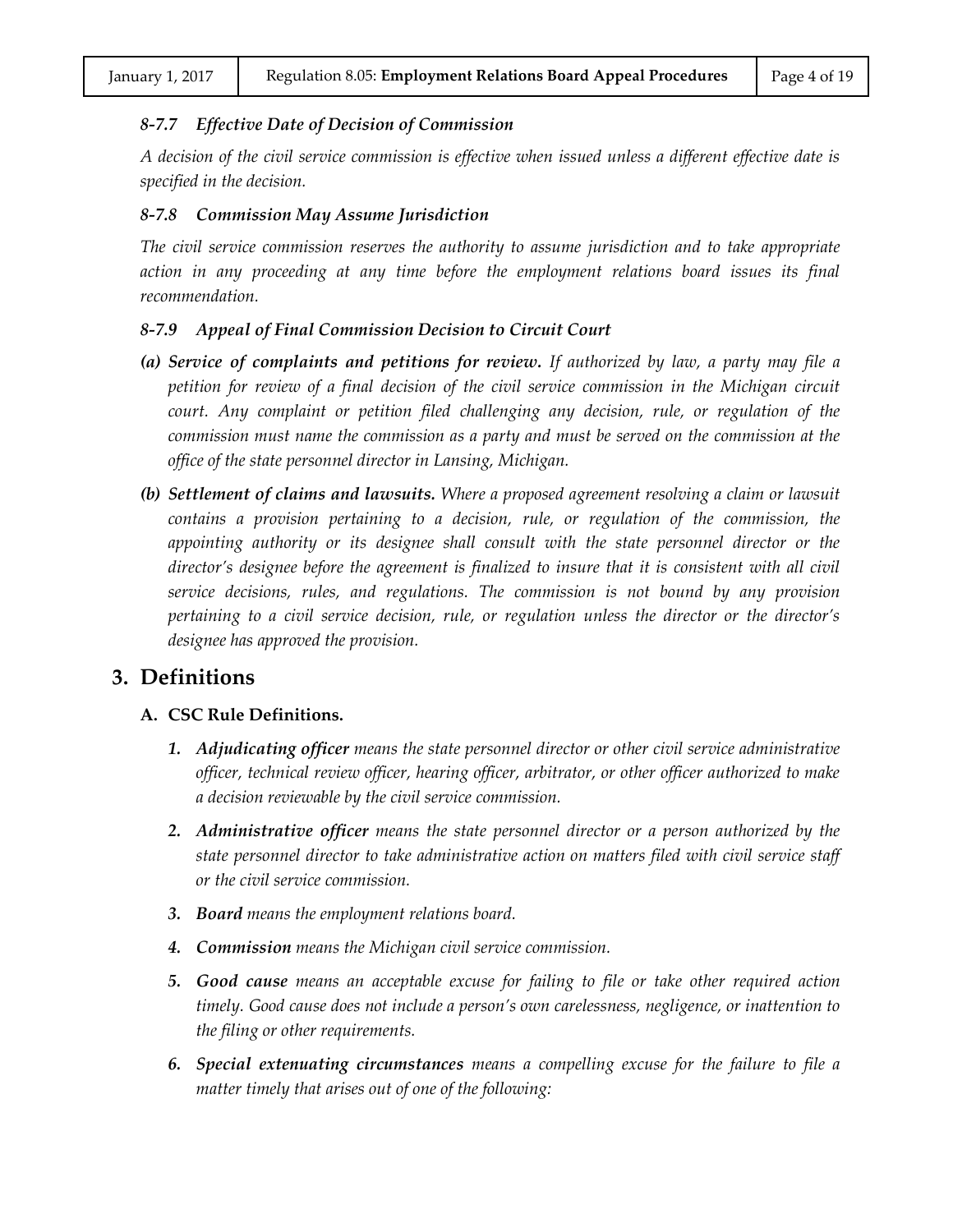- *(a) An intentionally or fraudulently misleading action by an appointing authority or party that prevented the filing.*
- *(b) Serious physical or mental incapacity of the person that prevented the filing.*
- *(c) Extraordinary unforeseen circumstances outside the control of the person that prevented the filing.*
- *7. Technical decision includes each of the following individual decisions:*
	- *(a) Technical classification decision means a civil service staff decision (1) classifying a position in the classified service or (2) making a working-out-of-class determination.*
	- *(b) Technical disbursement decision means a civil service staff decision authorized under rule 7-6 [Prior Written Approval by Civil Service Staff] or rule 7-7 [Preauthorized Approval] regarding disbursements for personal services.*
	- *(c) Technical appointment decision means (1) a decision of an appointing authority appointing a candidate to a position in the classified service or (2) a decision of civil service staff certifying or revoking an appointment to a position in the classified service.*

#### **B. Definitions in This Regulation.**

- 1. **Authorized representative** means a person authorized by a party in a proceeding before the Board or Commission to appear for and represent the interests of the party.
- 2. **Concurrently serve** means, on the same day that a document is filed with the Board, to (1) deliver by hand, (2) send by first-class or certified mail, (3) or send to an authorized email address.
- 3. **Contested hearing** means a quasi-judicial proceeding before a hearing officer in which the parties, after notice, may introduce documentary evidence, examine and cross-examine witnesses under oath, and submit arguments.
- 4. **File** means sending a document to the Board at [MCSC-ERB@mi.gov](mailto:MCSC-ERB@mi.gov) or by other method specifically and previously approved by the Board's administrative officer.
- 5. **Proof of service** means a statement filed with the Board certifying the date and method by which a party served a copy of a document on another party.

# **4. Standards**

# **A. Appellate Jurisdiction of Employment Relations Board.**

An appeal to the Civil Service Commission may be filed from the following decisions, for which the Employment Relations Board exercises appellate jurisdiction for the Commission: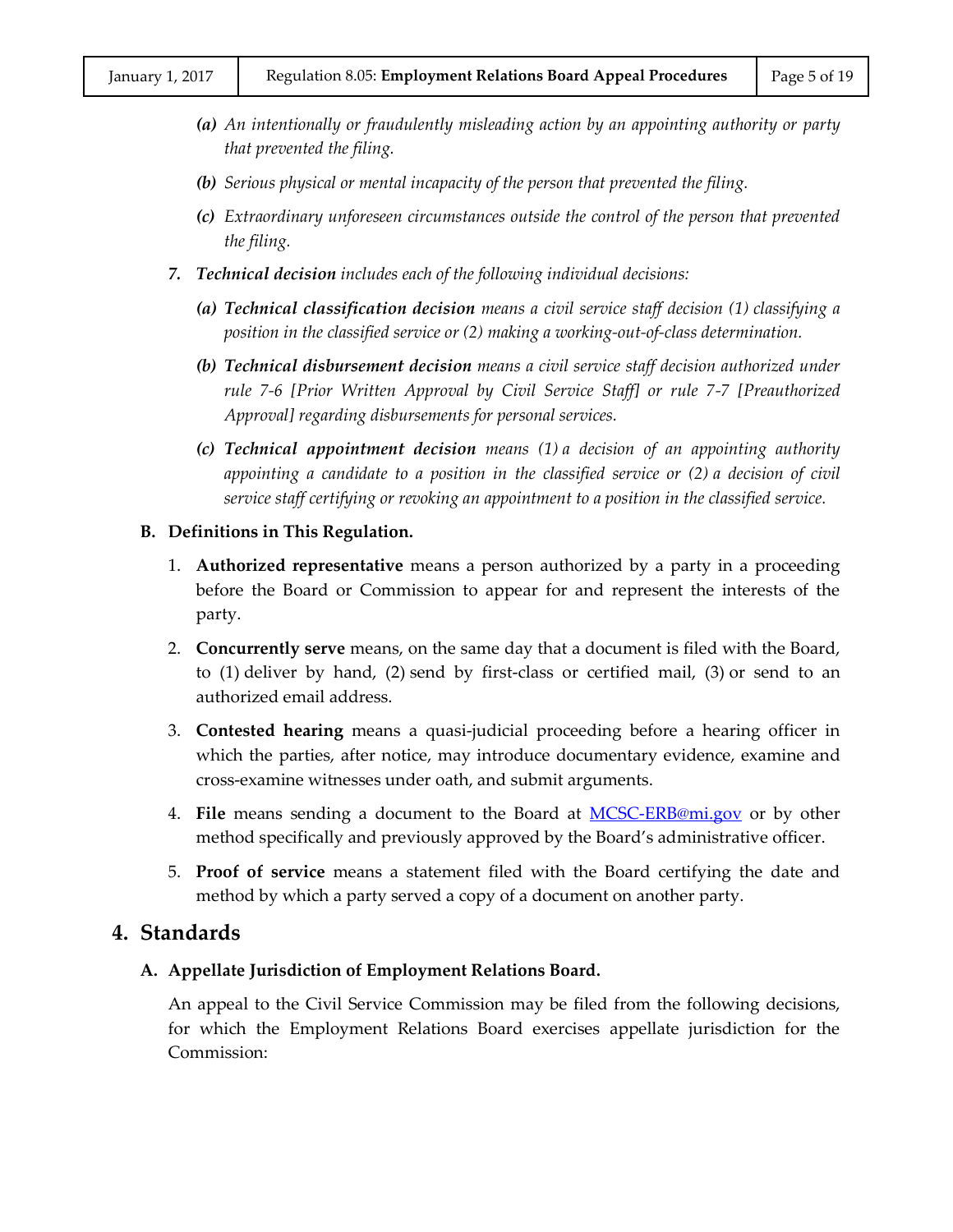- 1. **Grievance appeals.** Claims of appeal as of right and applications for leave to appeal from final decisions of adjudicating officers, under rule 8-2.5.
- 2. **Technical review decisions.** Applications for leave to appeal final technical review decisions, under rule 8-3.
- 3. **Labor relations appeals.** Applications for leave to appeal labor relations decisions of the State Personnel Director or other Civil Service staff, including decisions concerning the following:
	- a. Prohibited subjects of bargaining, under rule 6-3.5.
	- b. Recognition and unit determinations, petitions for unit elections, or excluded position determinations, under rule 6-6.
	- c. Unfair labor practice charges or other final labor relations decision, under rule 6- 14.3.
	- d. Fines on employees or labor organizations for engaging in, promoting, encouraging, or supporting strikes, under rule 6-15.
- 4. **Other decisions.** Applications for leave to appeal other decisions of the State Personnel Director or other Civil Service staff, when authorized by the Civil Service rules or regulations, including the following:
	- a. Disbursements for personal services, under rule 7-9.
	- b. Drug testing of new hires, under Rule 2-7.4(b).
	- c. Benefits under group insurance plans, under Regulation 5.18.

# **B. General Procedure.**

- 1. **Form of appeal.** Appeals to the Commission must be initiated by filing either (1) a claim of appeal as of right (claim) (Form CS-1756) to appeal a dismissal grievance or (2) an application for leave to appeal (application) (Form CS-1743) for all other appeals.
- 2. **Method of filing.** All documents must be filed with the Employment Relations Board by email at MCSC-ERB@mi.gov. The Board's administrative officer may authorize an alternative filing method upon a party's timely request received before a filing deadline passes.
- 3. **Filing deadline.** The party filing an appeal (appellant), whether by claim or application, must ensure **receipt** of the appeal by the Board within **28 calendar days** after the date the final decision of the adjudicating officer is **issued**. Any document filed with the Board is considered filed when the Board **receives** the document, as provided in Regulation 8.06.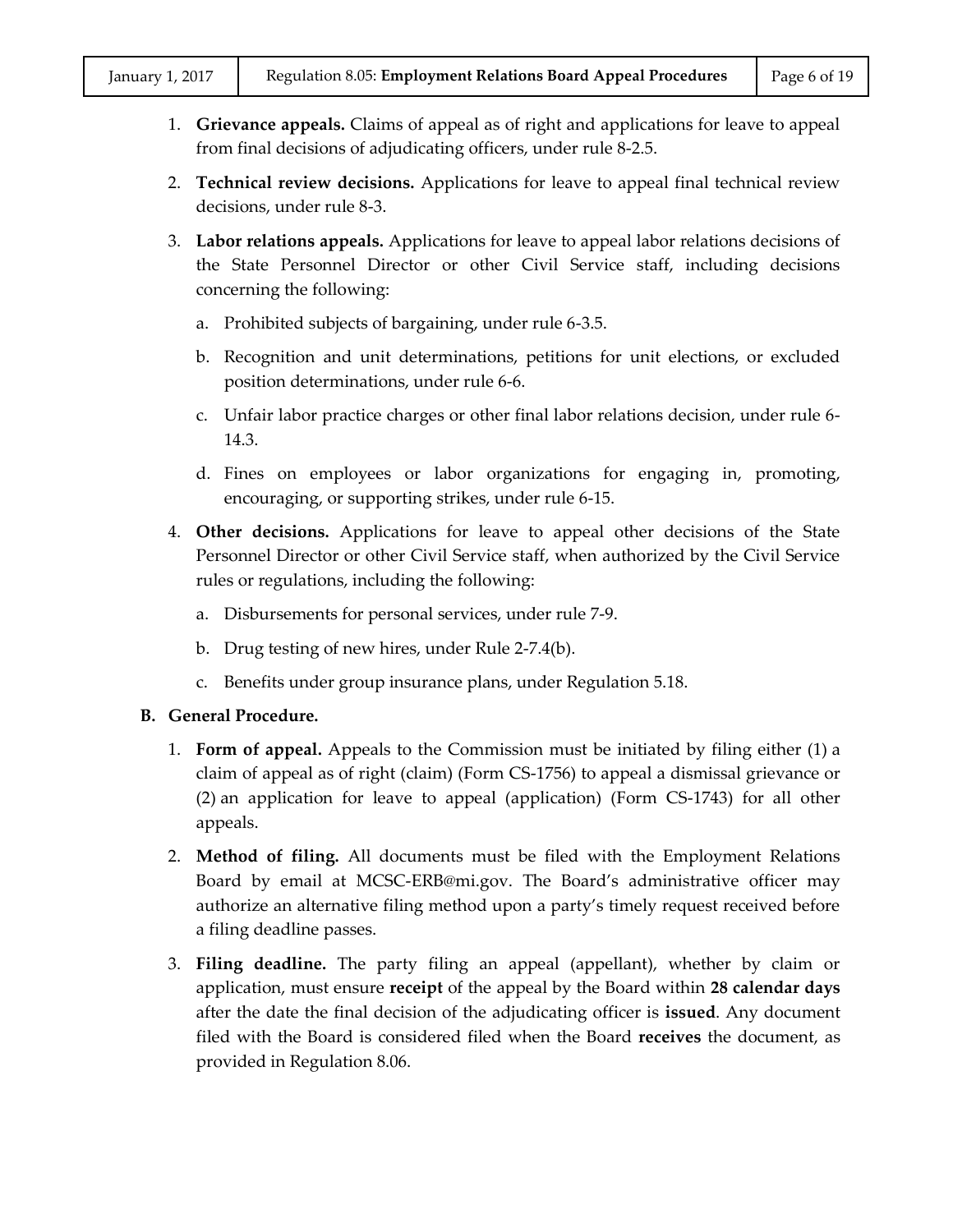- 4. **Signature required.** Any document filed with the Board must be **signed and dated** by the filing party or the filing party's authorized representative. Photocopied or electronic signatures are acceptable.
- 5. **Service on other parties required.** A party that files **any** document with the Board must **concurrently** serve a copy of the document on all other parties. In a group grievance, a party serving a group only must serve a copy on the group's authorized representative. In an appeal of a technical review decision or State Personnel Director decision, the adjudicating officer who issued the decision participates in Board proceedings as an interested party and must be served.
- 6. **Proof of service required.** A party that serves a copy of **any** document on other parties must file a proof of service with the Board within three calendar days after the served document is filed with the Board. If a party has been provided authorized emails from **all** other parties and their representatives, including a cc to all with the filing satisfies the proof of service requirement. Otherwise, a proof of service containing substantially all information in Form CS-1740, from [www.mi.gov/erb,](http://www.mi.gov/erb) must be filed. The Board will not accept as proof of service a general statement in a cover letter or filing that other parties have been copied.

# 7. **Identification.**

- a. The appeal must contain the appellant's (1) name, (2) employee identification number, (3) employing agency, (4) mailing address, (5) telephone number, and (6) email address.
- b. If the appellant has an authorized representative, the appeal must contain the representative's (1) name, (2) organization, (3) mailing address, (4) telephone number, and (5) email address.
- 8. **Changing representatives.** If a party changes authorized representatives, the party or new representative must (1) provide the Board in writing the information in § 4.B.7.b for the new authorized representative, (2) concurrently serve a copy of the notice on all other parties, and (3) file proof of service with the Board.

# 9. **Cross-appeals.**

- a. Any other party may file a cross-appeal within 14 calendar days after a claim or application is filed with the Board.
- b. To perfect a cross-appeal, a cross-appellant must file (1) a signed concise statement of cross-appeal, (2) a cross-appeal brief, and (3) proof of service. The statement and brief must comply with the content and filing requirements for the underlying appeal.
- c. A cross-appeal may be prosecuted even if the adverse party's appeal is abandoned or dismissed.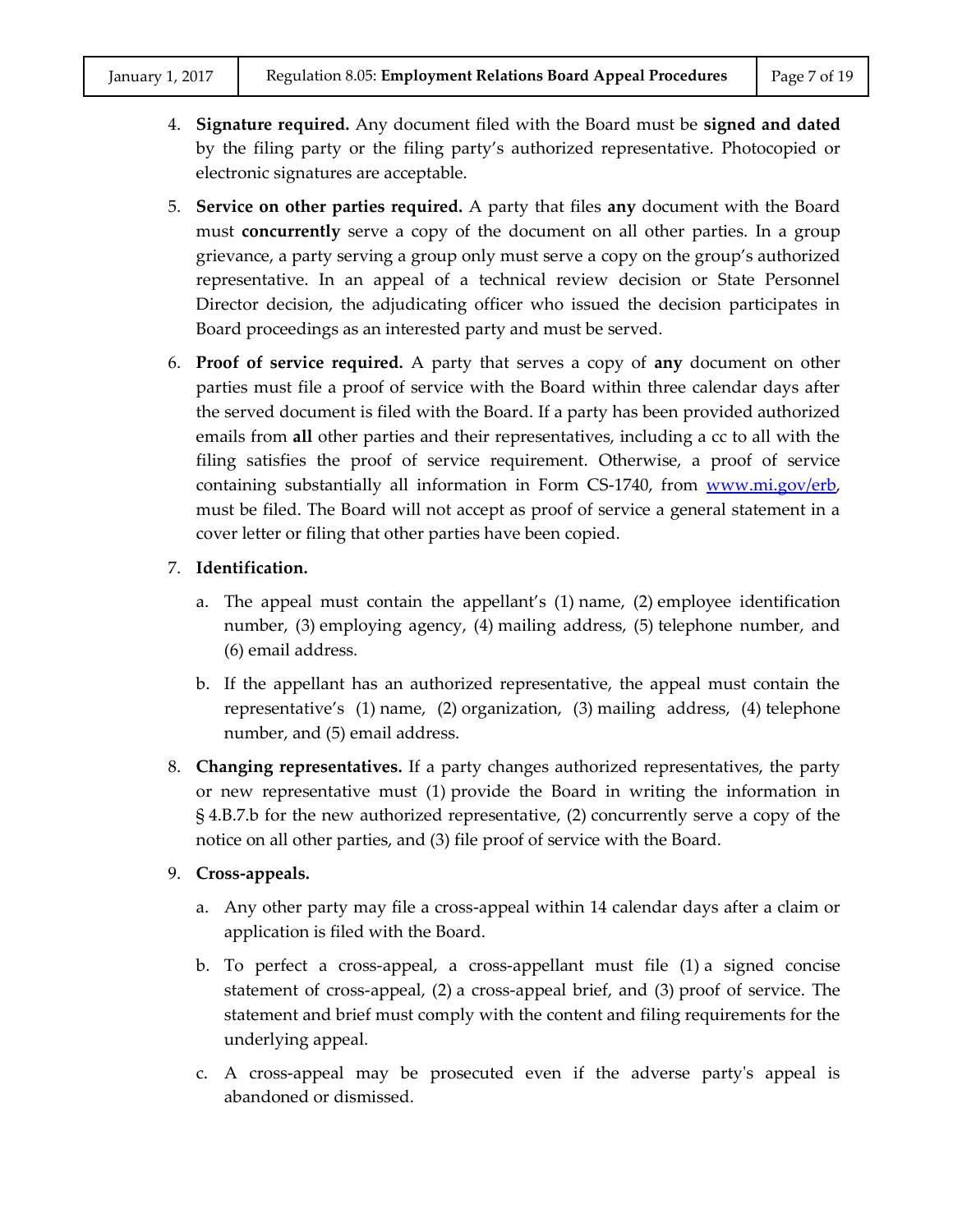- 10. **Stipulations.** The parties may stipulate in writing to any matter pertaining to the appeal, including the composition of the record. All stipulations must comply with Civil Service rules and regulations and are subject to acceptance by the Board.
- 11. **Computing time and filing documents.** Unless otherwise specifically provided, Regulation 8.06 applies to all proceedings of the Board and Commission.
- 12. **Limit on communications.** The Board and its administrative officer shall not communicate privately with parties or authorized representatives on the facts or merits of a pending matter. Private communications for scheduling and administrative matters unrelated to the facts or merits are allowed. The Board does not consider additional or rebuttal briefs, unless specifically requested by the Board or authorized in this regulation.

#### **C. Claim of Appeal as of Right (Claim).**

- 1. **Authorized.** Only the following may file a claim of appeal as of right:
	- a. A nonexclusively represented employee (NERE) with status aggrieved by a final decision of an adjudicating officer upholding the employee's dismissal for just cause.
	- b. An agency aggrieved by a final decision of an adjudicating officer reinstating a NERE dismissed for just cause.
- 2. **Eligibility.** A dismissal for just cause is the permanent termination of the employment relationship of a NERE with status for just cause. It does not include, for example, the following: (a) termination of a probationary employee without status; (b) layoff; (c) separation from the classified service at the end of a leave of absence; (d) revocation of an appointment authorized in rule 3-6; (e) separation of an employee in a limited-term appointment at or before the end of the term of appointment due to lack of work or funding; or (f) separation of a member of the Senior Executive Service (SES) or Senior Executive Management Assistant Service (SEMAS) when the employee's appointment expires if the employee did not have status when appointed to the SES or SEMAS.
- 3. **Contents of claim.** The claim must contain substantially all the information required in Form CS-1756, which is available from the Board or  $\frac{www.mi.gov/erb}{www.mi.gov/erb}$ . The claim must clearly identify the decision appealed (including the case name, decision number, and Civil Service reference number). The appellant's brief in the support of the claim must accompany the claim and must include the following:
	- a. A statement identifying one or more ground for modification or reversal listed in § 4.O.1 on which the appellant relies.
	- b. A statement of the facts and law supporting the appellant's argument.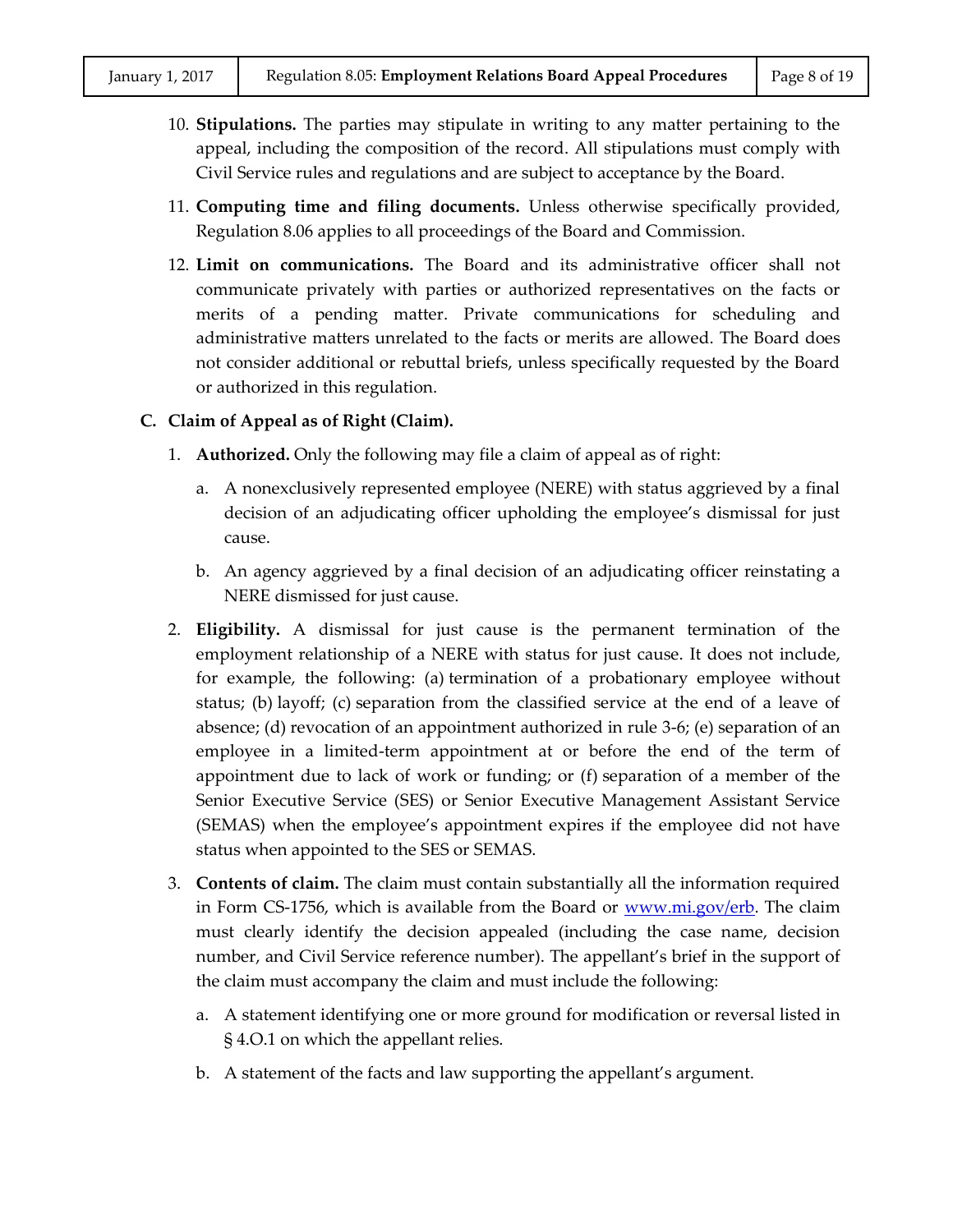- c. Identification of the documents, testimony, or other facts in the record and the rules, regulations, agency work rules, or other law on which the appellant relies.
- 4. **Brief of responding parties.** An appellee or cross-appellee must file any response brief and proof of service to the Board within 28 calendar days after the claim is filed with the Board.

# **D. Application for Leave to Appeal (Application).**

- 1. **Authorized.** If a claim of appeal as of right is not authorized, a party aggrieved by a final decision of an adjudicating officer may appeal to the Board upon application and leave granted when authorized in the Civil Service rules and regulations.
- 2. **Contents of application.** The application must contain substantially all the information required in Form CS-1743, which is available from the Board or [www.mi.gov/erb,](http://www.mi.gov/erb) including the following:
	- a. **Decision appealed.** The identity of the decision appealed, including the case name, decision number, and Civil Service reference number. If an arbitrator's decision issued under Regulation 8.01 is appealed, the appellant must file a copy of the decision with the application.
	- b. **Concise statement of material proceedings**. A concise description of the material events, dates, and decisions leading to the application.
	- c. **Grounds for appeal.** A sufficient explanation establishing one or more of the following grounds for appeal:
		- (1) The decision of the adjudicating officer is erroneous.
		- (2) The decision violates article 11, section 5 of the Michigan Constitution or is otherwise contrary to law, including the Civil Service rules and regulations.
		- (3) The question presented is of major significance to the classified service.
- 3. **Response to application.** Any other party to the decision appealed must file any response and proof of service within 28 calendar days after the application is filed with the Board. The response must contain substantially all the information required in Form CS-1754, which is available from the Board or <u>www.mi.gov/erb</u>. The response must clearly identify the decision (including the case name, decision number, and Civil Service reference number). If the original application is deficient, the Board may issue notice of an amended deadline for response to allow other parties an appropriate opportunity to respond.

# **E. Summary Dismissal of Claim or Application.**

Before the Board considers an appeal, its administrative officer may recommend summary dismissal to the Commission for the reasons listed below. The recommendation is transmitted directly to the Commission for review and final action.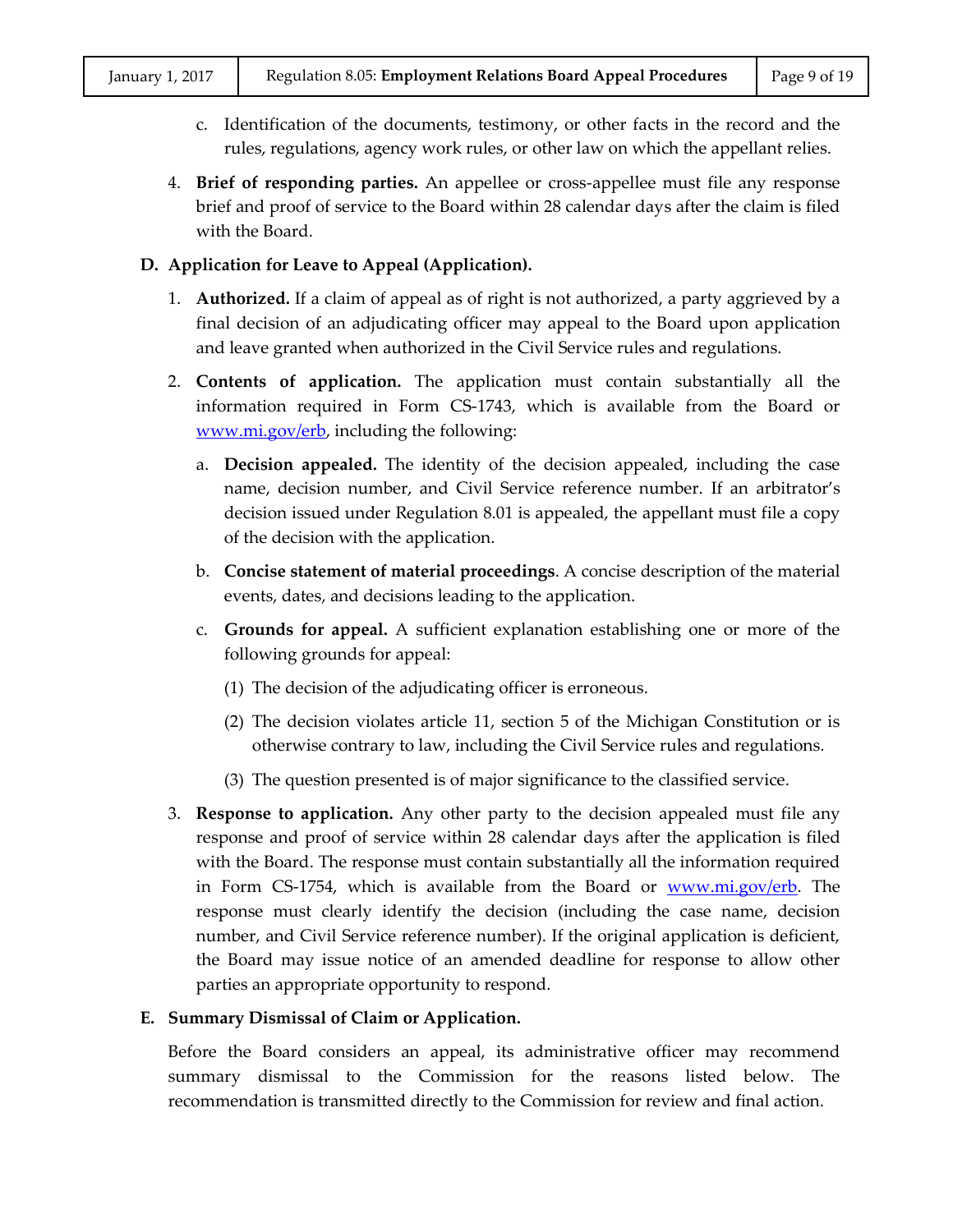- 1. **Not authorized.** The appellant is not authorized to file the appeal.
- 2. **Lack of jurisdiction.** Civil Service or the Commission lacks jurisdiction over a necessary party or the subject matter of the appeal.
- 3. **Untimeliness.** The appeal is late.
- 4. **Another action pending.** Another Civil Service action has been initiated between the same parties involving substantially the same matter.
- 5. **Barred by prior action.** Substantially the same matter was adjudicated to finality in the Civil Service system in another action between the same parties.
- 6. **Failure to respond.** The party failed to perform properly and timely any act required by the Civil Service rules or regulations, administrative officer, Board, or Commission.
- 7. **Failure to state a claim.** The appeal failed to allege and address any ground for granting leave to appeal under Rule 8-7.5.

#### **F. Consideration of Application.**

If the Board's administrative officer does not recommend summary dismissal, the Board shall review the merits of the grounds for the application and issue a recommendation to the Commission.

- 1. **Grounds for granting application.** The Board may recommend that the Commission grant the application if it determines that any ground for appeal in Rule 8-7.5(b) is met.
- 2. **Recommendation.**
	- a. **Denial of application.** If the Board recommends denying the application, the Board shall issue a recommendation to the Commission for final action.
	- b. **Grant of application.** If the Board recommends granting the application, the Board may concurrently make its recommendation on the merits of the appeal or may conduct further proceedings before issuing a separate recommendation on the merits. The Board may notify parties of a schedule for any additional briefs or oral arguments that the Board deems necessary. The Board's recommendation to grant leave is reviewed by the Commission when reviewing the Board's final recommendation on the merits of the application.
- 3. **Remand.** The Board may remand a case for further action. Unless the Board expressly retains jurisdiction, a case is remanded without prejudice to filing a new application from any further final decision of the adjudicating officer. A remand order is not appealable to the Commission as a final recommendation of the Board.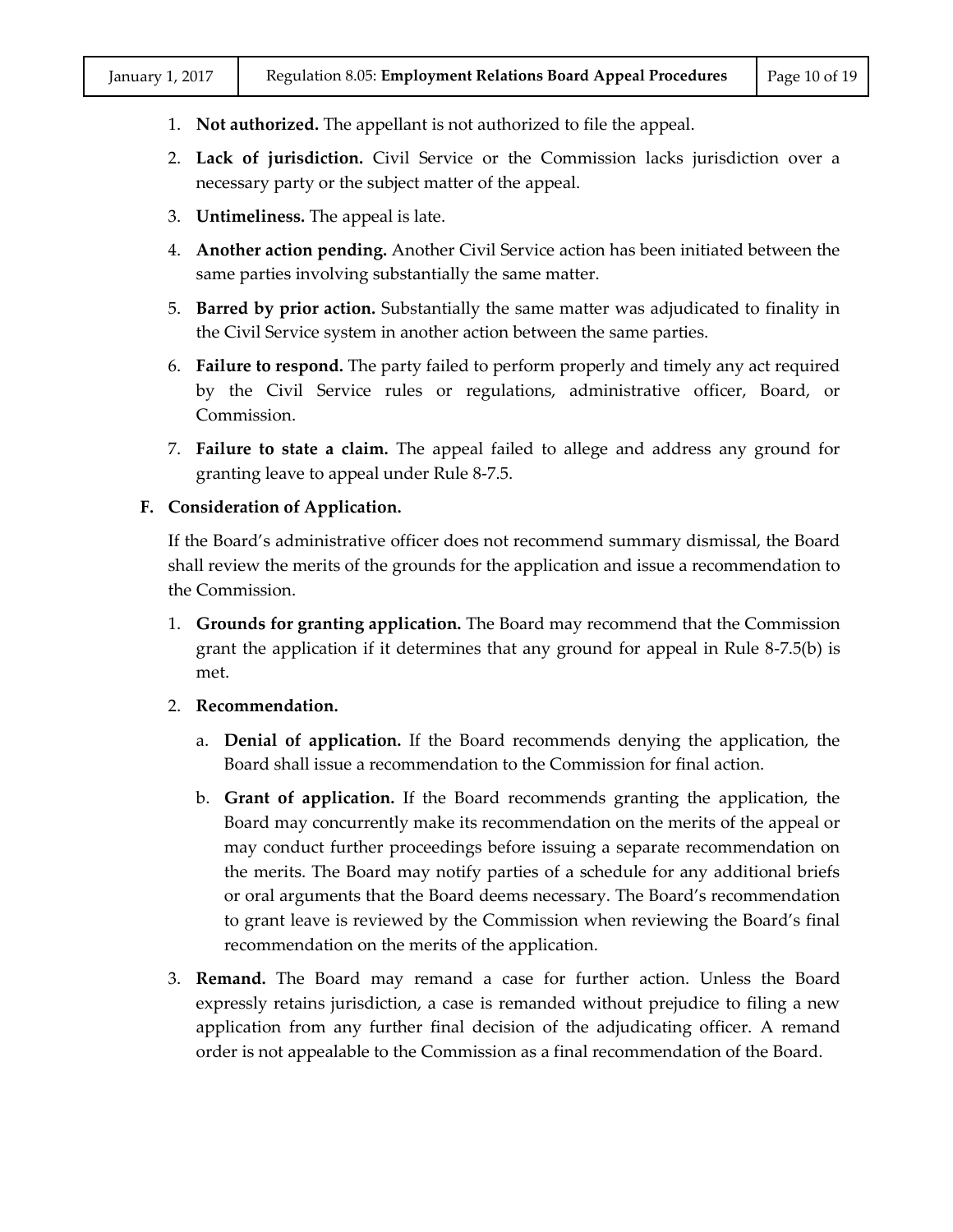#### **G. Extensions of Time.**

- 1. **Incomplete filing.** If a party in good faith files a timely claim, application, brief, or other pleading that does not substantially comply with the Civil Service rules and regulations, the Board's administrative officer shall issue a deficiency notice to the party and allow **14 calendar days** to correct the deficiency.
- 2. **Extension before deadline.**
	- a. **Stipulation.** The parties may stipulate in writing to an extension of time to file a claim, application, brief, or other pleading. The Board must receive any stipulation **before** the original deadline passes. A stipulated extension cannot exceed 28 calendar days.
	- b. **Advance request.** A party may file an extension request in writing with the Board. Any request must be received **before** the filing deadline. The Board's administrative officer may grant an extension if the administrative officer finds sufficient justification.
- 3. **Late filing.** Any late appeal, motion, or other document must be accompanied by a written explanation for the lateness. If no explanation is provided, the administrative officer must send a deficiency notice. If the party fails to establish the required good cause or special extenuating circumstances or does not timely correct the deficiency, the appeal is dismissed as late or for failure to respond. The Board or its administrative officer may ask the other parties to respond to the explanation, if deemed necessary.
	- a. **1 to 28 days.** The Board's administrative officer shall deny as untimely any document received up to 28 calendar days late, unless the filing party establishes good cause that was not due to the party's own negligence.
	- b. **29 days but less than 1 year.** The Board's administrative officer shall deny as untimely any document received more than 28 calendar days but less than 1 year late, unless the filing party establishes special extenuating circumstances.
	- c. **1 year or more.** The Board's administrative officer shall deny as untimely, without notice of deficiency, any document received 1 year or more late.

# **H. Effect of Filing Appeal.**

- 1. **After final decision of adjudicating officer.**
	- a. **Exclusive jurisdiction.** Once an appeal from a final decision of an adjudicating officer is perfected, the Board exercises exclusive jurisdiction, subject to assumption of jurisdiction by the Commission.
	- b. **Stay of final grievance decision.** A grievance decision of an adjudicating officer is final and binding on the parties 29 calendar days after issuance, unless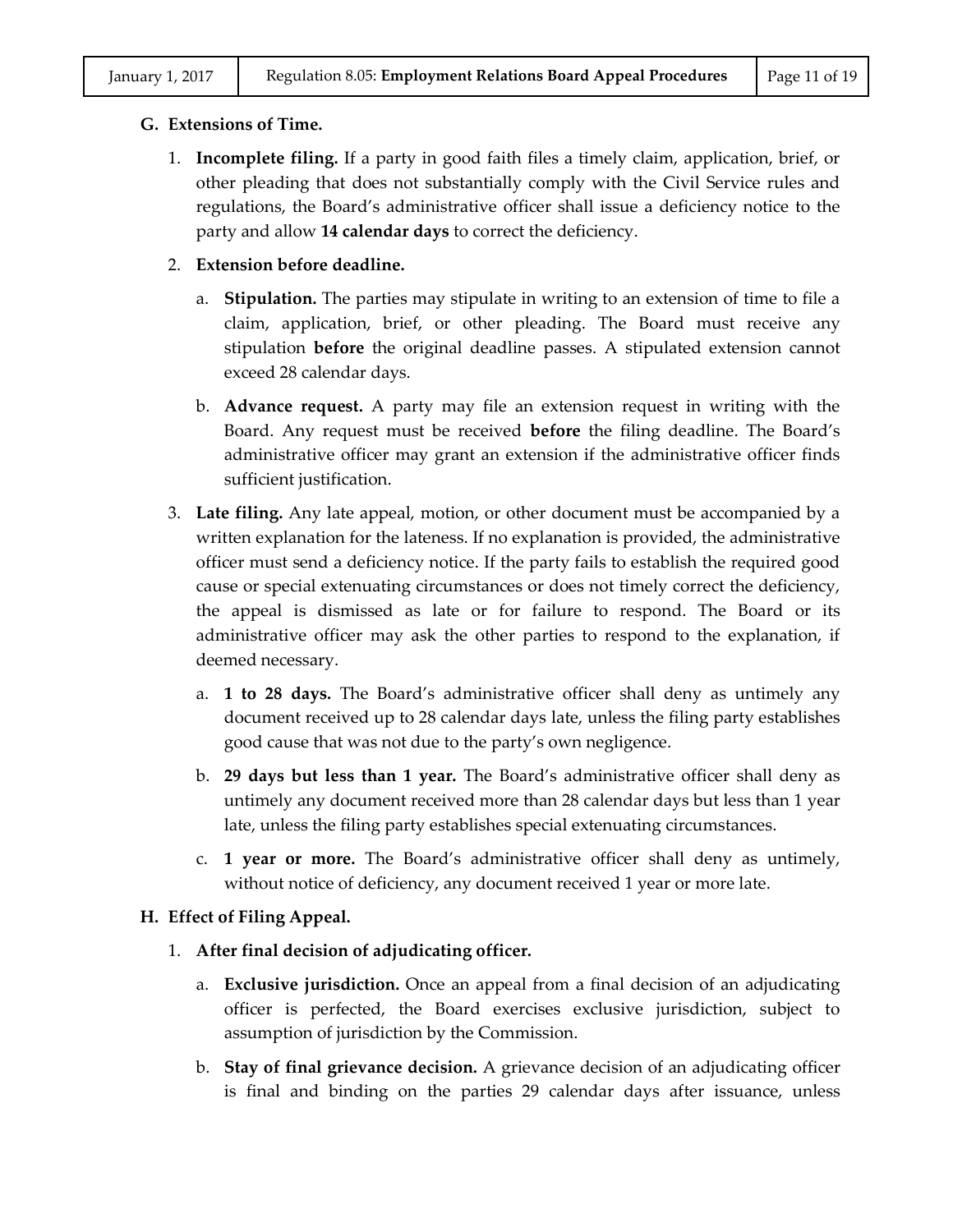either (1) the decision provides for a later effective date or (2) a party files an appeal to the Commission within 28 calendar days after issuance.

- (1) Unless all parties agree otherwise, the status of the parties and their relationships at the time of the decision remain unchanged during the 28-day period after the final decision is issued.
- (2) If a party files a timely and proper appeal within the 28-day period, the effective date of the decision is automatically stayed pending further order of the Board or Commission.
- (3) If no party intends to appeal a final decision, the parties may implement the decision anytime.
- (4) If no party has filed an appeal within 28 calendar days after the final decision is issued, the decision is effective on the 29th day and the parties must promptly comply with its terms.
- (5) If a motion to reinstate a stay is concurrently filed with a late appeal accepted under § 4.G.3, the Board may reinstate the stay if in the interests of justice.
- c. **Reinstatement or restoration of base pay.** If a final decision of an adjudicating officer orders an agency to reinstate a grievant who was dismissed for just cause, the agency, as a condition of appeal to the Commission, must temporarily either (1) reinstate the grievant or (2) restore the grievant's base pay and medical, dental, and vision insurance.
- d. **Unit representation determination.** If the state employer or a labor organization files a timely application for leave to appeal a unit determination decision of the State Personnel Director, the decision is stayed pending further order of the Board or Commission.

#### 2. **Before final decision of adjudicating officer.**

- a. **Interlocutory appeal.** A party may file an application for interlocutory appeal from an interim decision of an adjudicating officer. The appellant must file any application and proof of service within 14 calendar days after the date of the interim decision. The application must concisely describe the material events, dates, and decisions leading to the interlocutory appeal, allege grounds for appeal, and establish one of the following conditions:
	- (1) **Certification.** The adjudicating officer has certified that the interim decision involves a controlling question of law or procedure for which (1) there is substantial ground for difference of opinion and (2) an immediate appeal will materially advance the case's ultimate resolution.
	- (2) **Irreparable harm.** If the relief requested is not granted, the appellant will suffer irreparable harm by awaiting final decision in the case.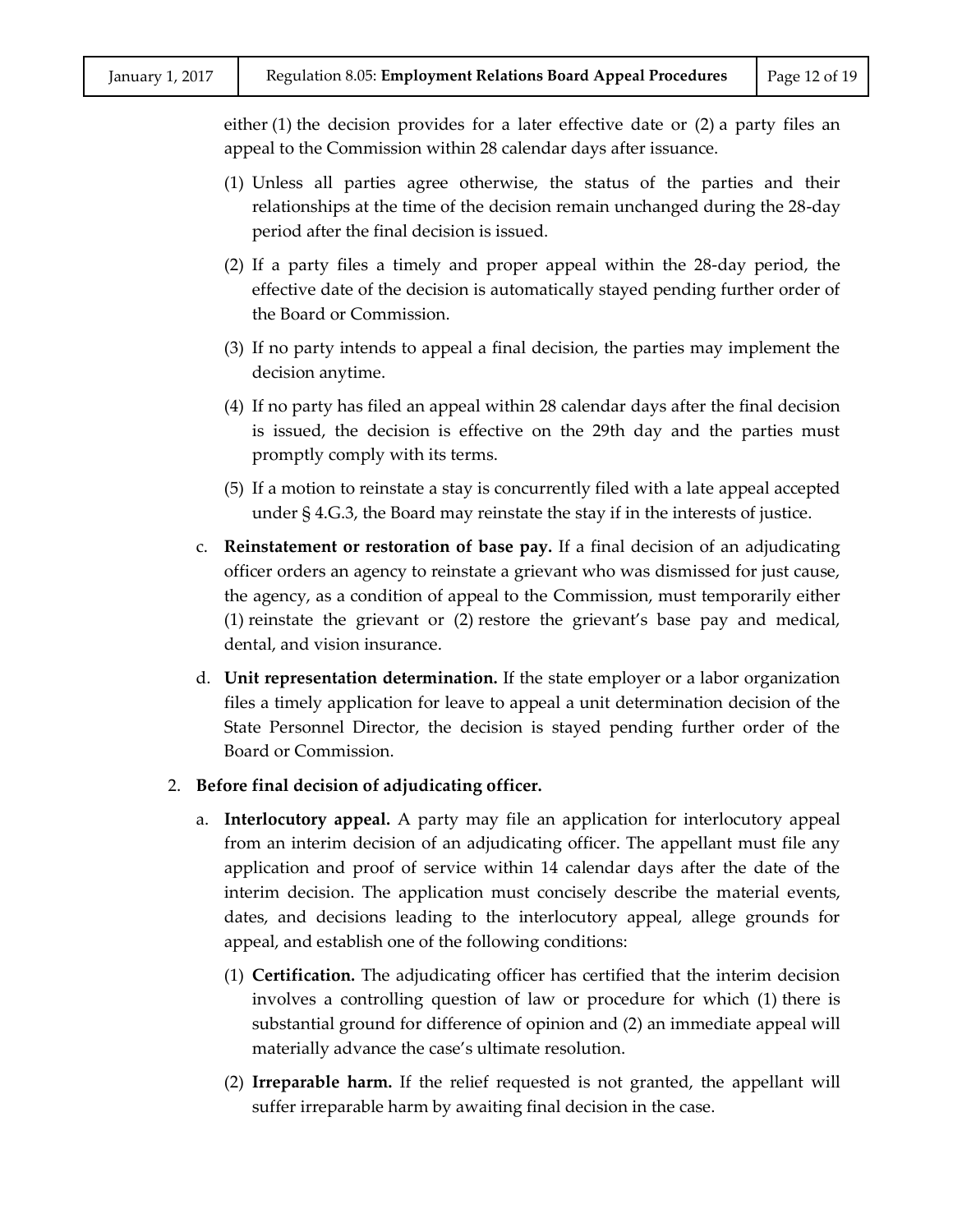- b. **Response.** Any other party must file any response to the application and proof of service within 14 calendar days after the date the application is filed.
- c. **Stay of proceedings.** Proceedings before the adjudicating officer are not stayed by filing an interlocutory appeal, unless the adjudicating officer expressly orders a stay.

# **I. Special Procedures.**

- 1. **Expedited procedure.** After notice to the parties, the Board may shorten the time to file responses, dispense with briefs, require simultaneous briefs, call for immediate appearance for oral argument, or otherwise expedite any proceeding.
- 2. **Emergency appeal.** Upon (1) showing of due diligence and irreparable harm if normal practice is followed and (2) reasonable notice to all parties and opportunity for their response, the Board may grant a motion for emergency relief or appearance before the Board at its next meeting. The moving party must file the motion and proof of service.
- 3. **Other motions.** All motions, other than those justifiably made at oral argument or otherwise authorized in this regulation, must (1) be made in writing to the Board, (2) briefly state the relief sought, and (3) be accompanied by a brief or affidavits setting forth grounds for the action requested. The moving party must file proof of service of the motion. Other parties must file any written response and proof of service within 14 calendar days after the date the motion was filed with the Board. All motions are decided upon the documents filed with the Board, unless the Board calls for oral argument or indicates otherwise.
- 4. **Joinder.** Upon motion of a party, the Board, or its administrative officer, parties may be added, dropped, or substituted at any stage of proceedings as the Board deems appropriate.
- 5. **Consolidation.** Upon motion of a party, the Board, or its administrative officer, proceedings before the Board may be consolidated when similar or related facts or issues of law exist, if no substantial right of any party is prejudiced.
- 6. **Intervention.** Upon written motion establishing sufficient reason, the Board may permit a person, an organization, an employer, or Civil Service staff to intervene as a party or interested party before the Board. The moving party must file the motion and proof of service. The Board may request intervention or responses by nonparticipating persons as deemed necessary.
- 7. **Group appeals.**
	- a. In group appeals, a filing may be signed by an authorized representative for the group.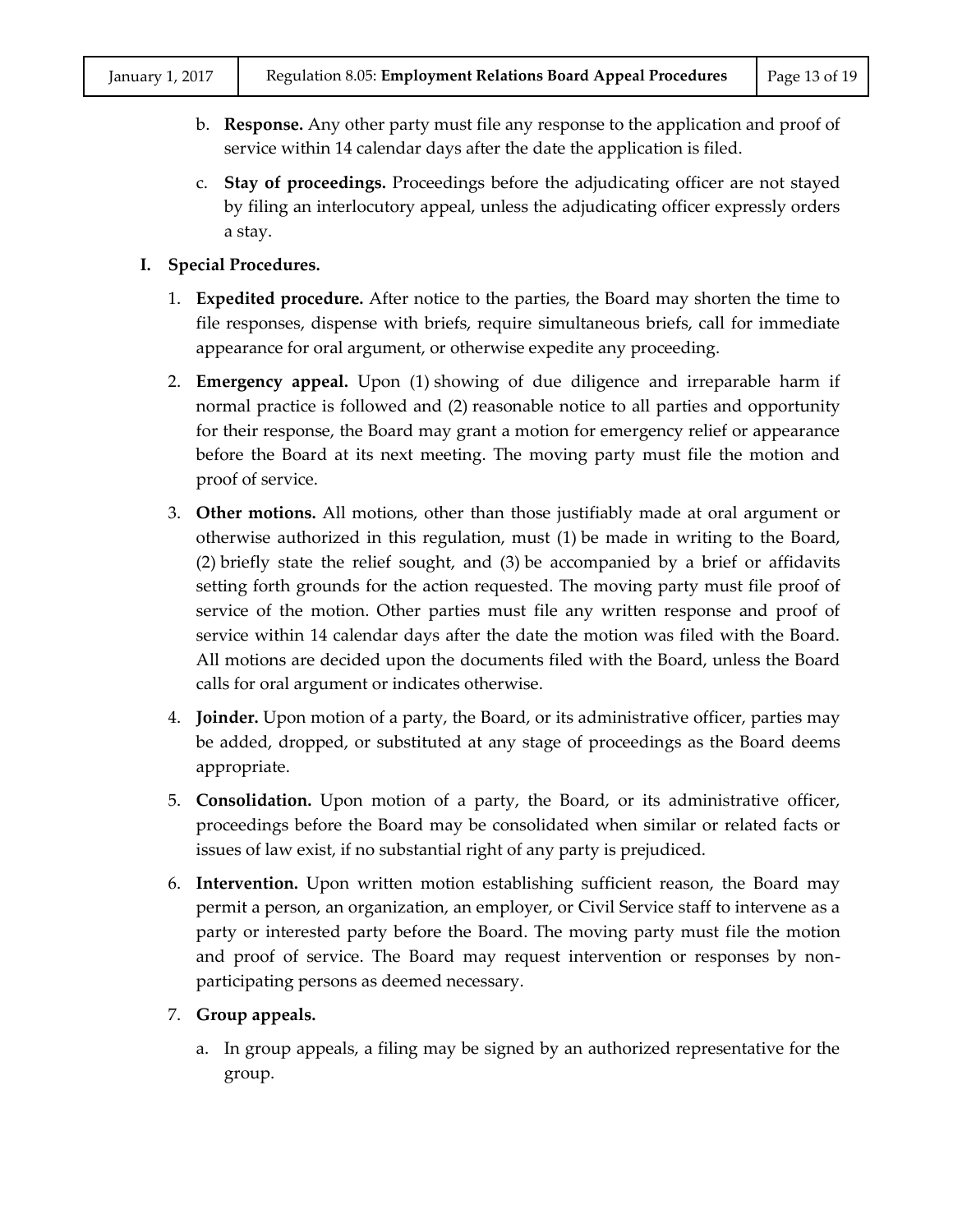- b. When a filing is made, the Board must be provided with the name, mailing address, and telephone number of each participant as a party in a group appeal. Group appellants must file a Form CS-1793, which is available from the Board or at [www.mi.gov/erb.](http://www.mi.gov/erb)
- c. In group appeals, all correspondence between the Board and parties is with the authorized representative. If a party does not have an authorized representative or has more than one authorized representative, the Board shall issue appropriate orders for the conduct of proceedings.

# **J. Relief.**

The Board may recommend any relief within the Commission's authority under the Constitution and Civil Service rules and regulations. This includes, but is not limited to, recommending that the Commission affirm, reverse, or modify any adjudicating officer decision or remand for further proceedings.

#### **K. Record.**

The original record possessed by Civil Service staff or an arbitrator must be transmitted promptly to the Board upon request.

# 1. **Preparation of record.**

- a. **Civil Service cases.** Unless the parties have stipulated to a record, the Board will obtain the record from the applicable Civil Service division and make it available to the parties for inspection and copying.
- b. **Arbitration cases.** If the appeal is from a decision under the arbitration alternative under Regulation 8.01,  $\S$  4.C the appellant must certify having (1) ordered a copy of the transcript of the arbitration proceedings and (2) asked the arbitrator to forward to the Board the entire record, including the original exhibits and briefs.
- 2. **Record after contested hearing.** An appeal of a decision after a contested hearing is heard on the original papers and exhibits certified by the adjudicating officer and any transcript. The parties may stipulate to facts instead of providing a transcript. When a substantial part of the transcript has no bearing on the appeal, the entire transcript is not required, but a party can obtain and submit all or any part of the transcript.
- 3. **Record with no contested hearing.** An appeal of a decision without a contested hearing is heard on the original papers and exhibits transmitted to the Board by the adjudicating officer. These include all original documents filed by the parties and any supplemental documents used by the adjudicating officer in rendering a decision.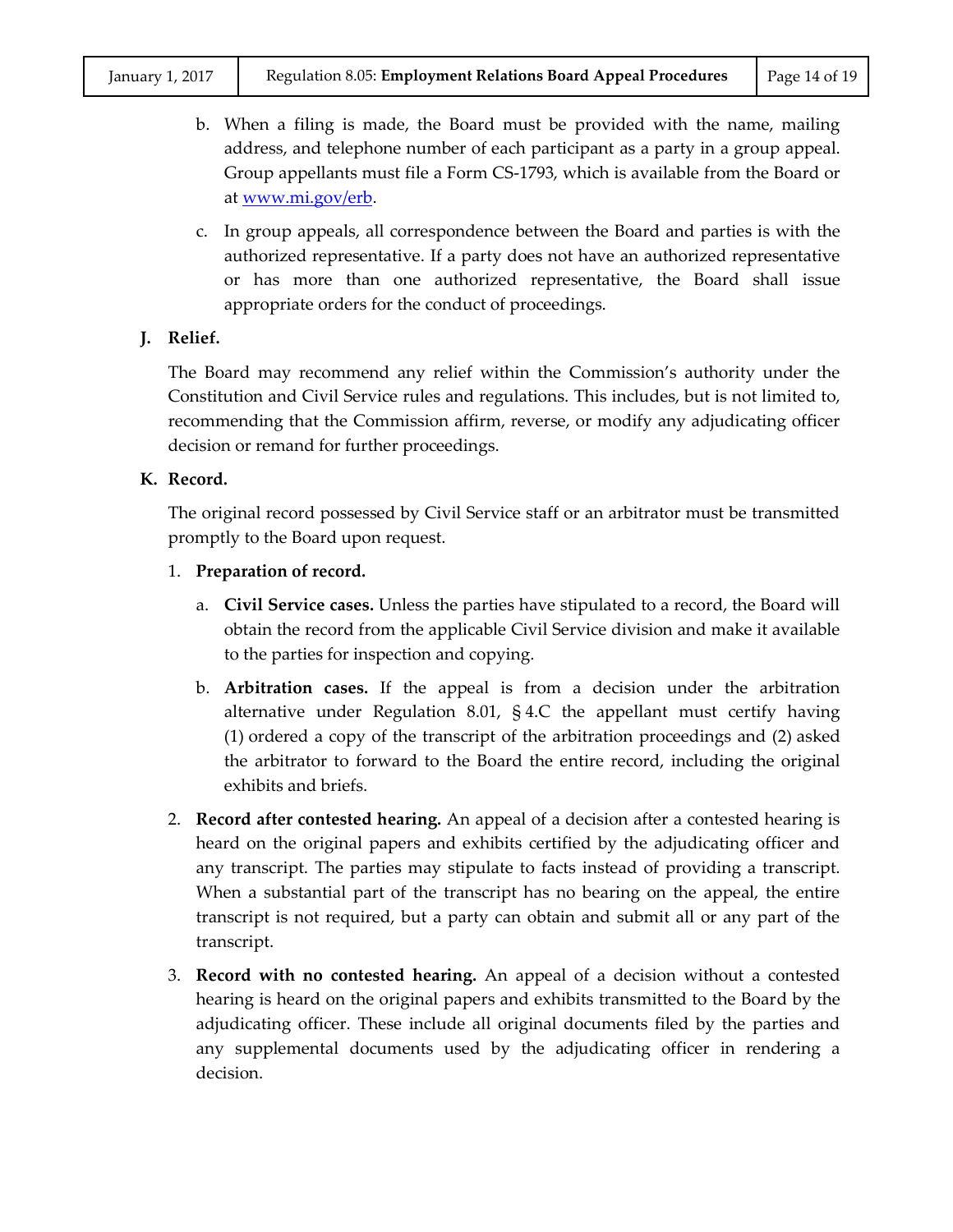4. **Transcript not available.** When a stenographic record was made but a transcript cannot be created, the parties may meet with the adjudicating officer to settle the record.

# 5. **Definition of Record.**

- a. **When contested hearing held.** If a contested hearing was held, the record before the Board to which the briefs are addressed, includes the following:
	- (1) The grievance record, including grievances, complaints, answers, investigative or disciplinary reports, and material correspondence at prior steps of the grievance process.
	- (2) Pleadings, papers, briefs, and correspondence properly submitted by the parties to the adjudicating officer.
	- (3) Filings, decisions, and orders of the adjudicating officer.
	- (4) Certified transcripts of proceedings.
	- (5) Exhibits admitted into evidence by the adjudicating officer or Board.
	- (6) Things judicially noticed.
	- (7) Any claim, application, or cross-appeal filed with the Board.
	- (8) Briefs, supporting documents, and affidavits filed with the Board.
- b. **When no hearing held.** If no contested hearing was held, the record before the Board to which the briefs are addressed includes the following:
	- (1) Pleadings, papers, briefs, exhibits, and correspondence properly submitted by the parties to the adjudicating officer.
	- (2) Other documents relied upon by the adjudicating officer in rendering a decision.
	- (3) Filings, decisions, and orders of the adjudicating officer.
	- (4) Any claim, application, or cross-appeal filed with the Board.
	- (5) Briefs, supporting documents, and affidavits filed with the Board.

# **L. New Evidence.**

- 1. **Record closed.** Except for pleadings filed and decisions issued on appeal to the Board, the record is closed when the final decision of the adjudicating officer is issued.
- 2. **Motions.** When considering an appeal, the Board shall not accept new evidence except upon its own motion or written motion of a party for a legally sufficient reason. A document that could have been added to the record during earlier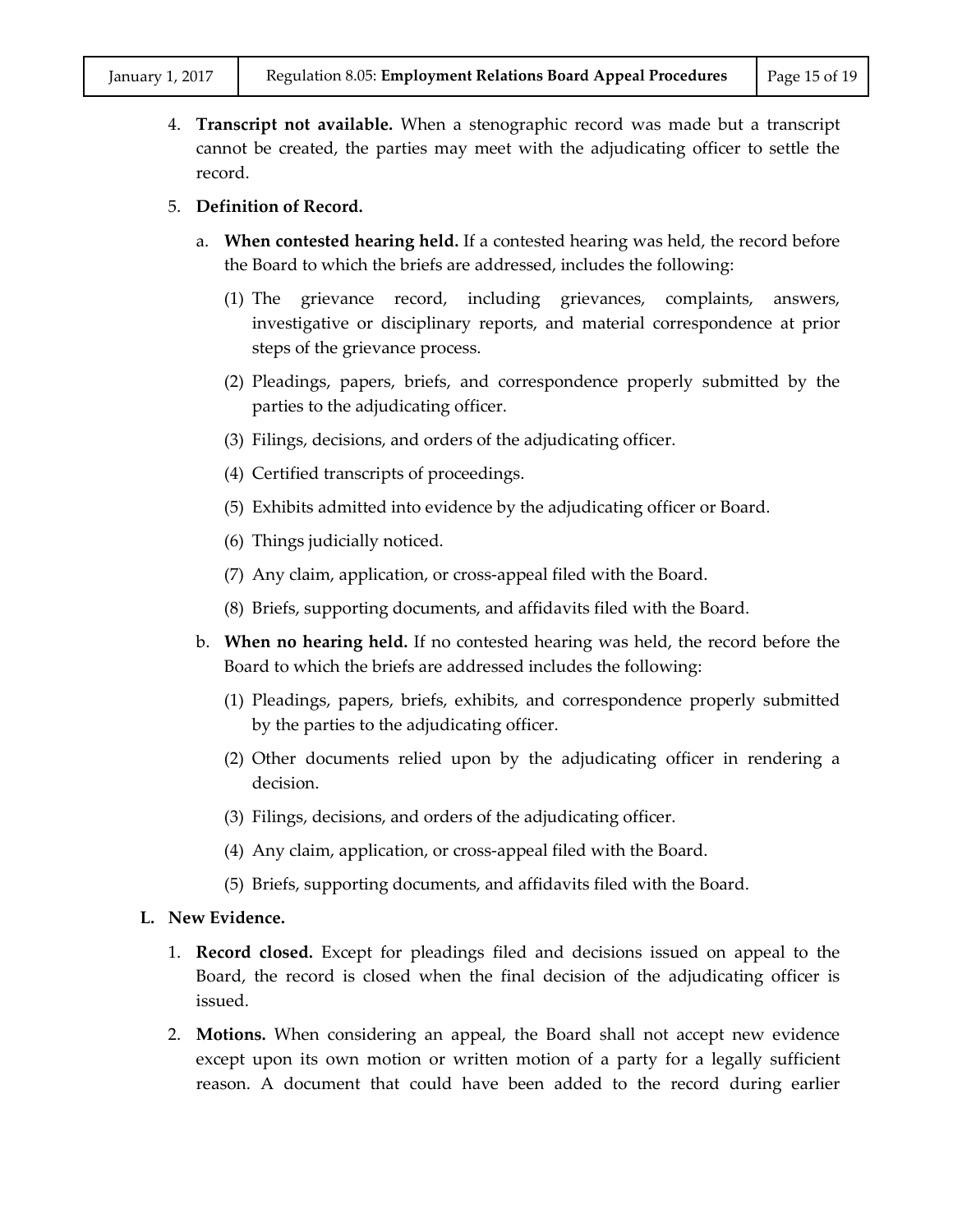proceedings is presumed to have an inadequate basis for addition to the record. When the Board allows new evidence, it may do any of the following:

- a. Hear the evidence.
- b. Request a response brief from other parties.
- c. Assign the matter to a Board member or an adjudicating officer to hear and return a record.
- d. Remand the case to an adjudicating officer to hear the evidence and render a new or supplemental decision.

#### **M. Dismissal of Appeals.**

- 1. **Authority.** An appeal can only be dismissed by (1) the Board based upon a motion from a party or the Board itself, (2) the Board's administrative officer, as authorized in rule 8-7.4, or (3) stipulation of the parties.
- 2. **Withdrawal.** A party may withdraw an appeal by filing a written request and proof of service on all other parties with the Board and obtaining approval of the Board's administrative officer.

#### **N. Oral Argument.**

- 1. **Chair.** The Chair of the Board presides at oral argument.
- 2. **When heard.** Oral argument must be heard on a claim of appeal as of right. In any other case, oral argument may be scheduled at the discretion of the Board.
- 3. **Procedure.** The parties are heard in public session in the order established on the Board agenda. The Board shall give notice of oral argument to a party or the party's authorized representative. Unavailability of a party with an authorized representative is not cause to postpone oral argument.
	- a. A written motion to postpone oral argument may be filed up to the day before oral argument with the Board's administrative officer. The motion must state good cause and set out the position of all other parties on the motion. The moving party must file proof of service of the motion.
	- b. The Board's administrative officer may postpone or reschedule oral argument based on administrative considerations.
	- c. An oral request to the Board to postpone on the day of oral argument must set forth good cause. The Board may postpone, adjourn, or reschedule oral argument based on administrative considerations upon request or its own motion.
- 4. **Time limit.** Unless otherwise directed by the Board, each party may address the Board for up to 15 minutes. In a group grievance, one person may address the Board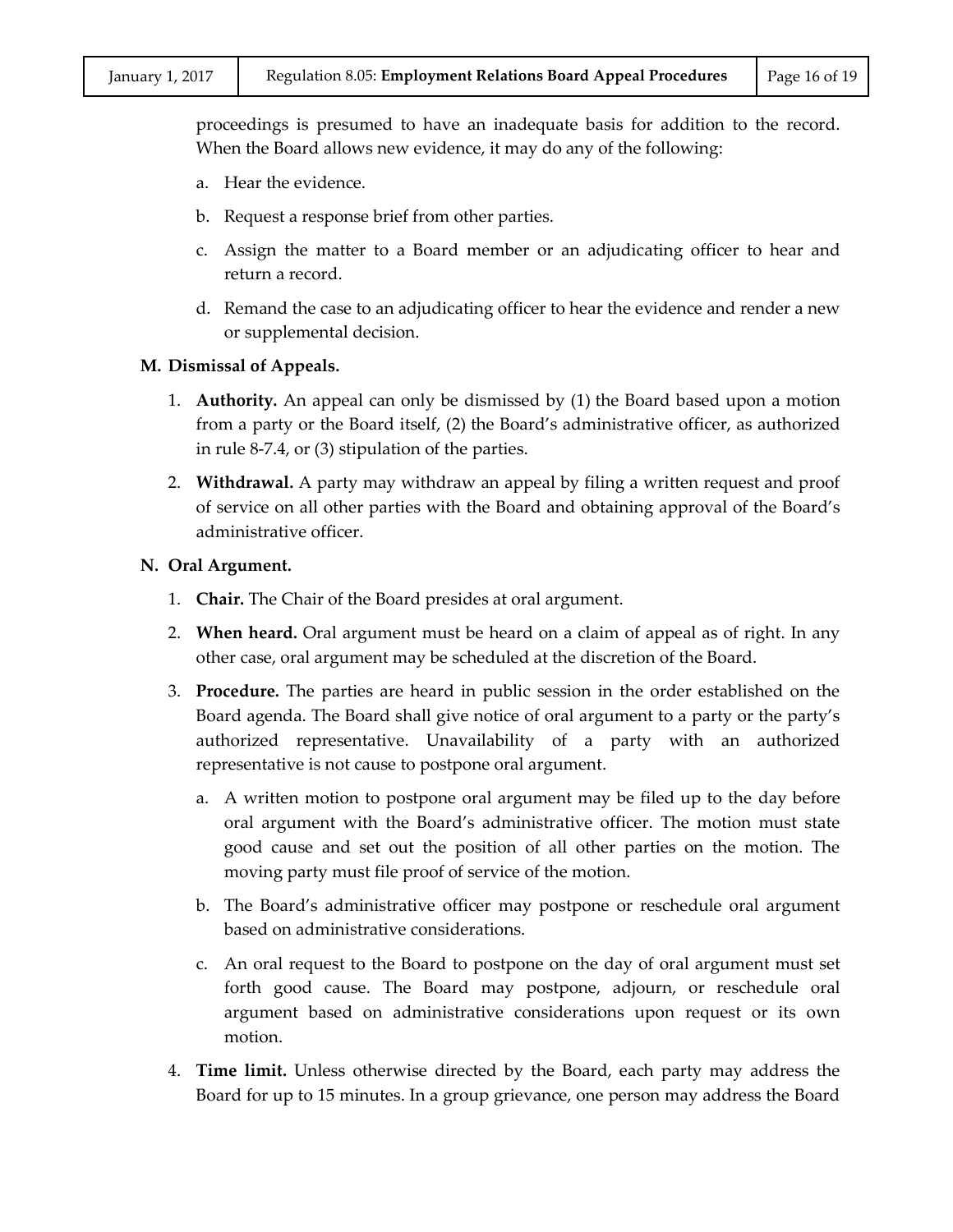for up to 15 minutes for all members of the group. An appellant may offer rebuttal argument for up to 5 minutes. The Board may extend the time for any party at its own discretion.

- 5. **Contemptuous conduct.** Contemptuous conduct during the claim, application, or oral argument is grounds for exclusion from oral argument and other appropriate disqualification.
- 6. **Recording by Party.** A party may employ at its expense a certified stenographic, audio, or video reporter to record an oral argument if the Board determines that it will not be unduly disruptive. The party must request approval of the Board at least 14 calendar days in advance.

#### **O. Recommendation.**

- 1. **Grounds for modification or reversal.** The Board reviews appeals from technical review decisions de novo and may recommend to the Commission any action authorized by law. For all other appeals, the Board may recommend that the Commission modify or set aside a decision of an adjudicating officer if substantial rights of the appellant are prejudiced because the decision is any of the following:
	- a. In violation of, or an erroneous interpretation of law, including the Civil Service rules and regulations.
	- b. In excess of the authority or jurisdiction of the adjudicating officer.
	- c. Made upon unlawful procedure resulting in material prejudice to a party.
	- d. Arbitrary and capricious.
	- e. A clear abuse or unwarranted exercise of discretion.
	- f. Affected by other substantial and material error of law.
	- g. For a decision based on a contested hearing, not supported by the preponderance of competent, material, and substantial evidence on the whole record.
- 2. **Interim Board decisions.** Board decisions that are procedural or not final recommendations are effective when issued, unless the decision provides otherwise. An interim decision is reviewed by the Commission only when it reviews any final Board recommendation.
- 3. **Final recommendation.** Unless the Board remands for further action, the Board must issue a final recommendation to the Commission on each claim and application. The Board must recommend that the Commission affirm, reverse, or modify the decision of the adjudicating officer.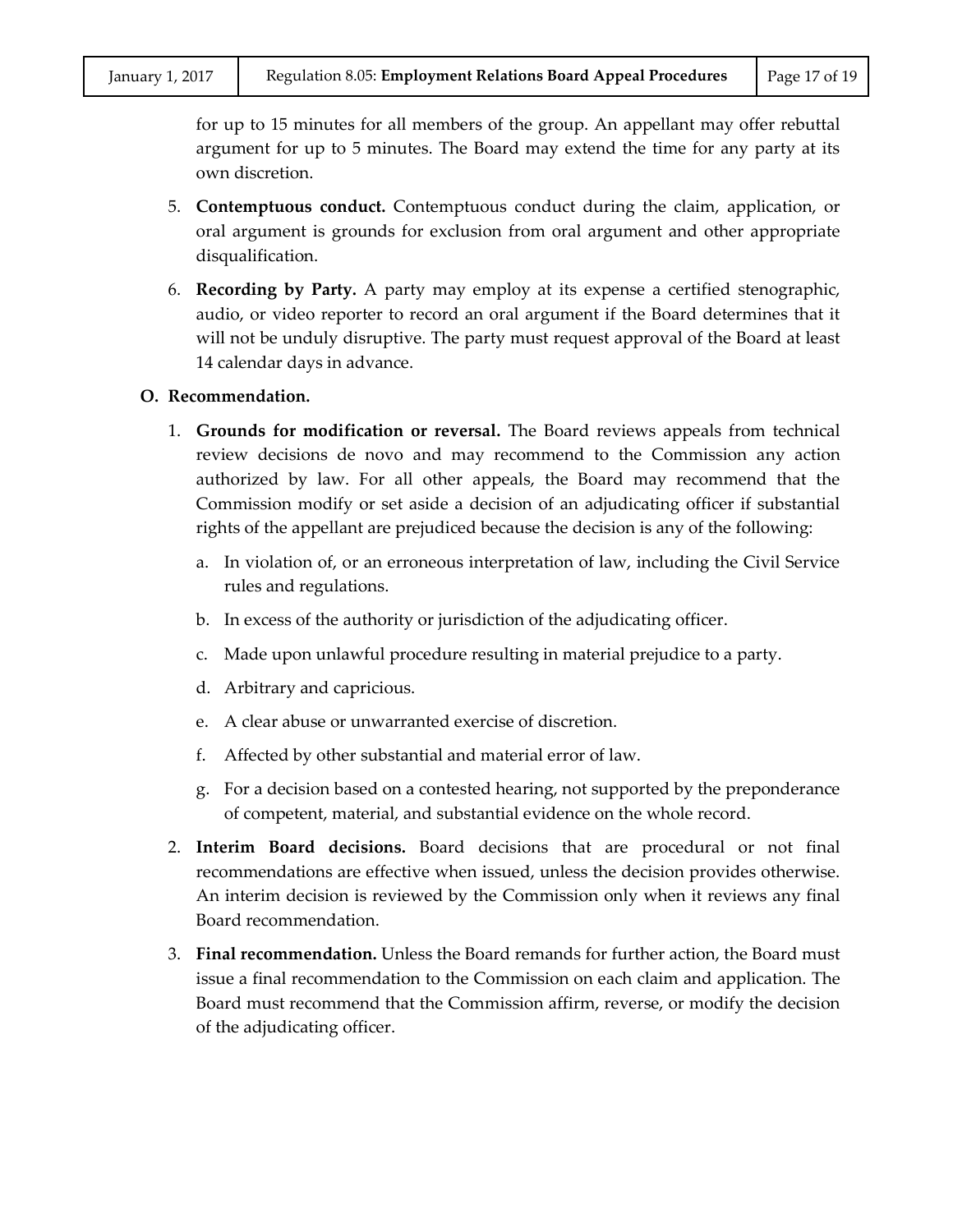- 4. **Conference.** Decisions of the Board are made in a conference from which all persons except the Board and its staff are excluded. The Board may meet and confer in person, by telephone or other electronic means, or by correspondence.
- 5. **Majority.** Decisions of the Board must be by majority vote of a quorum.
- 6. **Division.** When only two members participate and they disagree on the ultimate decision, each member shall make a separate written recommendation.
- 7. **Dissent.** Decisions of the Board are unanimous unless indicated.
- 8. **Confidentiality.** Except for the record and published decisions of the Board or Commission, all files of the Board and Commission, State Personnel Director, adjudicating officers, and Civil Service staff related to appeals, including internal correspondence and discussions, research, staff analyses, and draft decisions are confidential and not open to the public.
- 9. **Notice.** The Board shall issue all its decisions and orders to the parties by United States or interdepartmental mail or email to the last known address of the parties and their representatives or as otherwise deemed appropriate.
- 10. **Further appeal to the courts.** The final decision of the Commission is subject to review in the Michigan circuit court. A claim of appeal must be filed within 60 calendar days after the date the final Commission decision is issued. A claim of appeal must name the Michigan Civil Service Commission as an appellee and must be served on the Michigan Civil Service Commission at its main office, 400 S. Pine Street, Lansing, Michigan 48913. See Michigan Court Rule 7.117 and Michigan Compiled Laws 24.301.
- 11. **Awards.** All awards are subject to the provisions of Rule 8-2.4 and Regulation 8.01 § 4.B.15.

# **P. Post-Decision Procedures.**

- 1. **Commission Review.** After the Board issues a final recommendation, the Commission automatically reviews the recommendation and issues a final Commission decision without further action required by any party.
- 2. **Enforcement.** If a party fails to comply with an order of the Board or Commission, a party may request a further order of the Commission compelling compliance. If the Commission issues a compliance order, every party must promptly comply and the State Personnel Director shall take all necessary steps to compel compliance. If a party fails to comply with a compliance order of the Commission, the Director or other party may apply for further relief to the appropriate circuit court or court of claims.